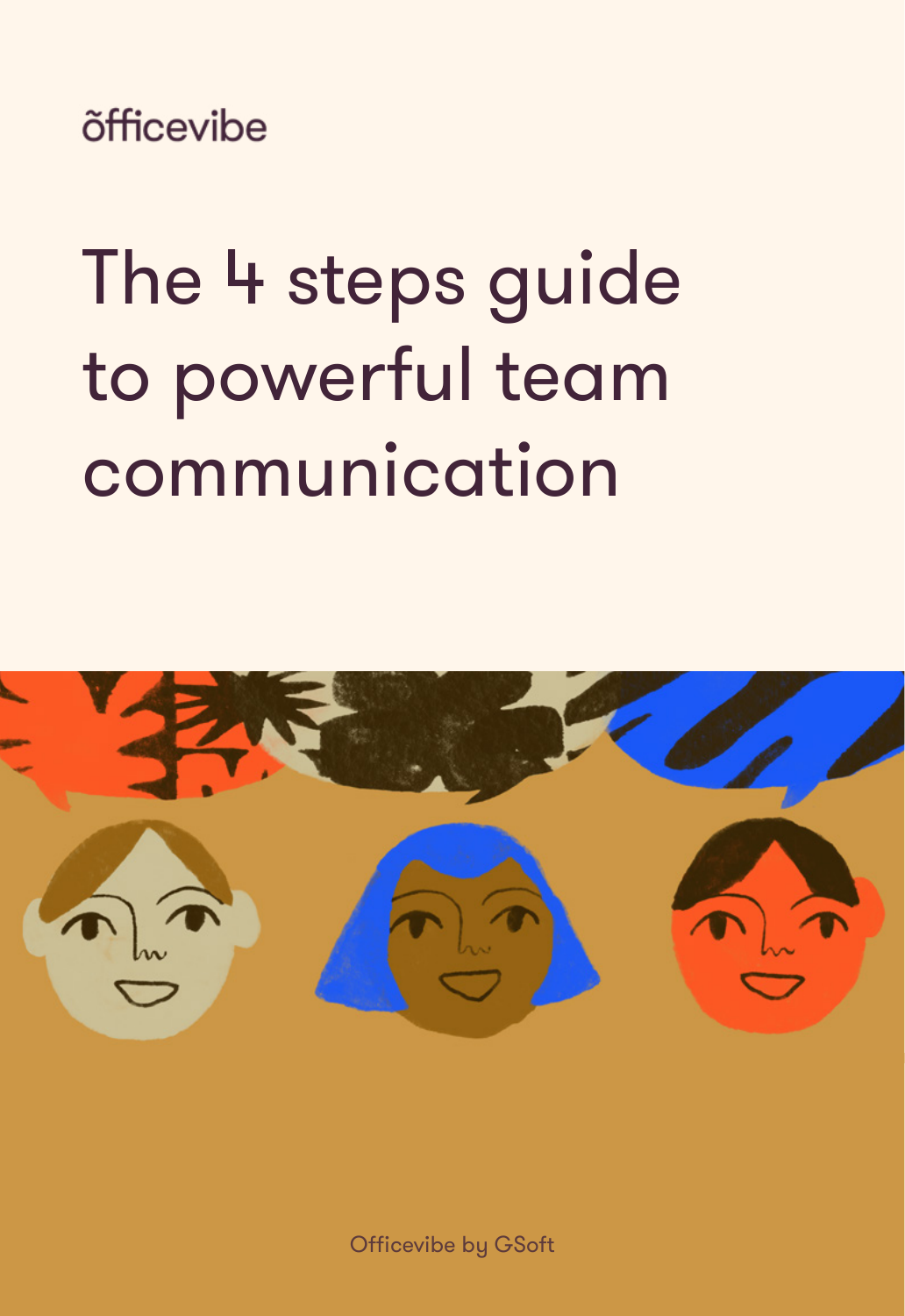### Effective communication guide for managers

Effective communication happens when everyone involved in a conversation understands key messages and important items. This means that what you say is just as important as how you say it.

We broke this down into 4 steps to allow you to narrow down your thinking to achieve clear, concise and well thought out communication.

2/8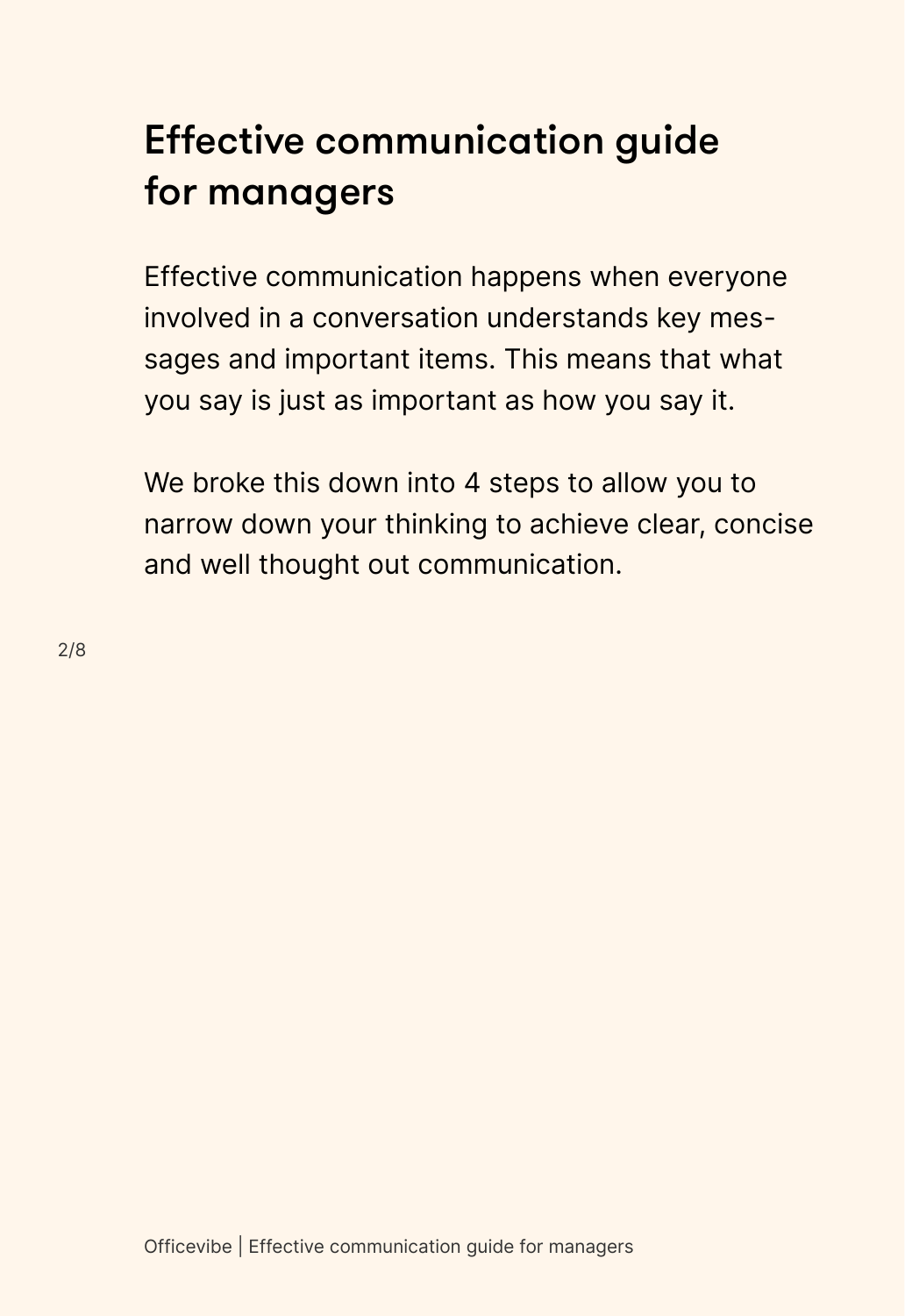### Step 1: Communicate objectives

The first step in developing clear communication is understanding what exactly you're trying to say. We narrowed this down into the following steps:

- Understand the main goal of the conversation and what the risk factors of not communicating are.
- Come prepared with key elements of your main message to help structure your narrative.
- Know that effective communication during times of high change relies on your level of preparedness.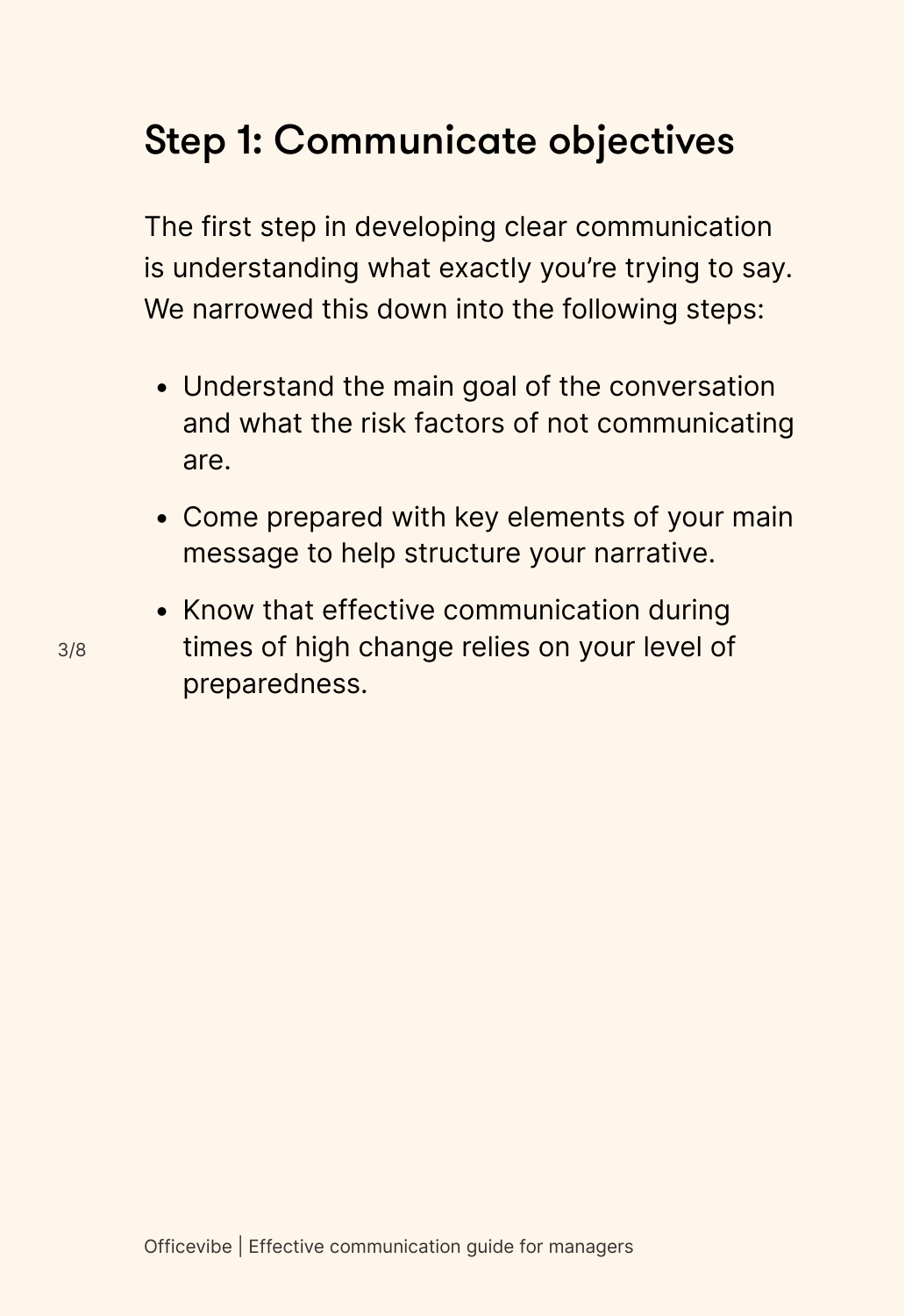#### Intentional communication:

TIPS

Once you've developed the objective, you can start to build upon your objectives with these helpful tips:

#### **Leave your audience feeling informed, engaged, 1. inspired.**

Tip: Be specific and concise about information that is important. Keep language accessible, polished and easy to understand.

#### **Elicit a reaction to persuade, convince,or identify. 2.**

4/8 Tip: Use language that is affirmative and actionable.

> **Instead of**: We think that a change might happen to our strategy.

**Use:** We are changing our strategy to better impact our clients when it comes to accessing our product.

#### **Encourage participation to establish ambassadorship 3.**

**Tip:** Encourage questions by hosting a Q&A at the end of your presentation. Be open to learning about your team's point of view, express that all questions are welcome.

Officevibe | Effective communication guide for managers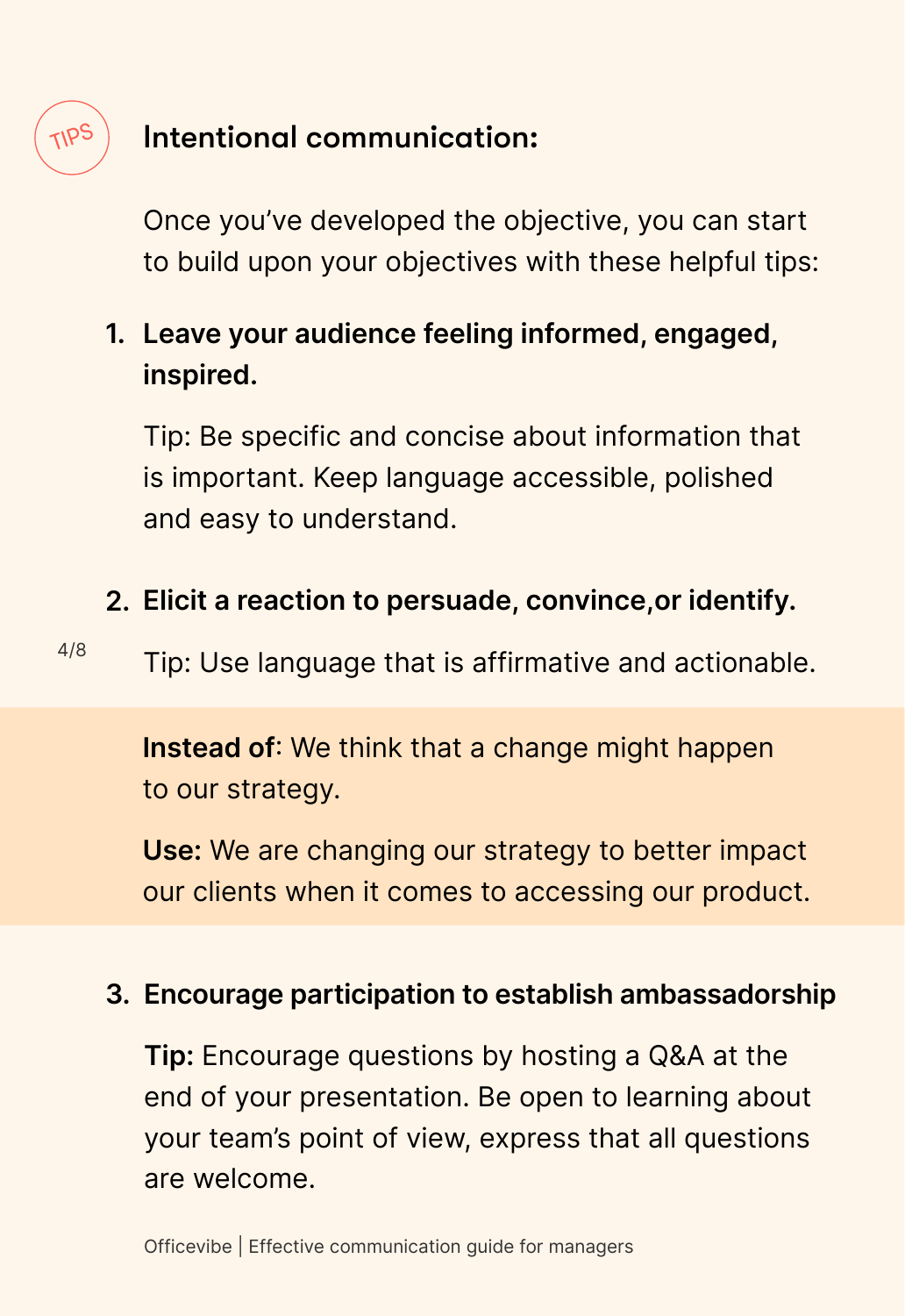### Step 2: Establish your audience

- Identify exactly who needs to understand and be involved in the message that's being conveyed.
- How will your team react and what will change for them? Explain clearly if there are any new expectations and what those are.

**Engage your team with helpful and inclusive language:** Using language that inspires participation, prompts feedback, and encourages discovery, makes the process more collaborative.

#### **If your communication is verbal, include the following:**

- Tell us what you think
- Share information in this channel



**If your communication is digital/written, include prompts to helpful links by writing the following:** 

- Discover details here
- Participate in this survey
- Sign up here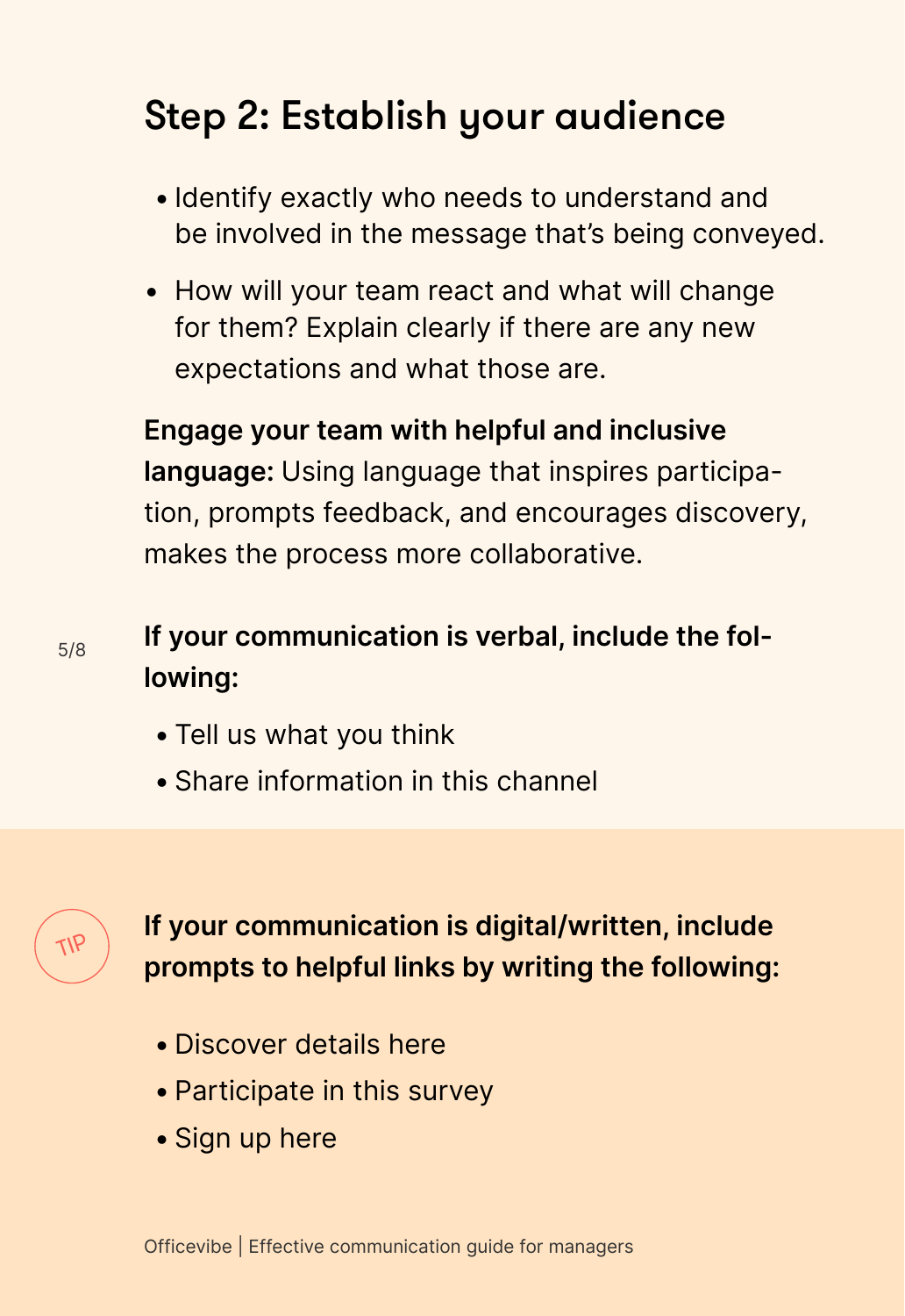#### Step 3: Concentrate on retention: what do you want your audience to remember?

Be sure to prioritize and establish high priority items (Consider the 5 w's  $+$  1 h) to understand the subject matter and the context.

- Who does this concern, and who will ask questions?
- What are the principles and actionable milestones within your messaging?
- Where will this take place? If verbal, consider a face to face video conference. If digital, consider using tools like Slack or email.
- When will this take place? If it's possible for you to have face to face in-person conversations, consider your environment. The nature of your communication is important, ensure that wherever you are it's quiet, neutral and professional
- Why is this happening? What value will this add and how will this solve a problem?
- How does it work? What do we need to do?

#### TIP **Amplify the 5W's+1 H with something tangible:**

- Visual aids
- Infographics

• Links

• Tutorials

6/8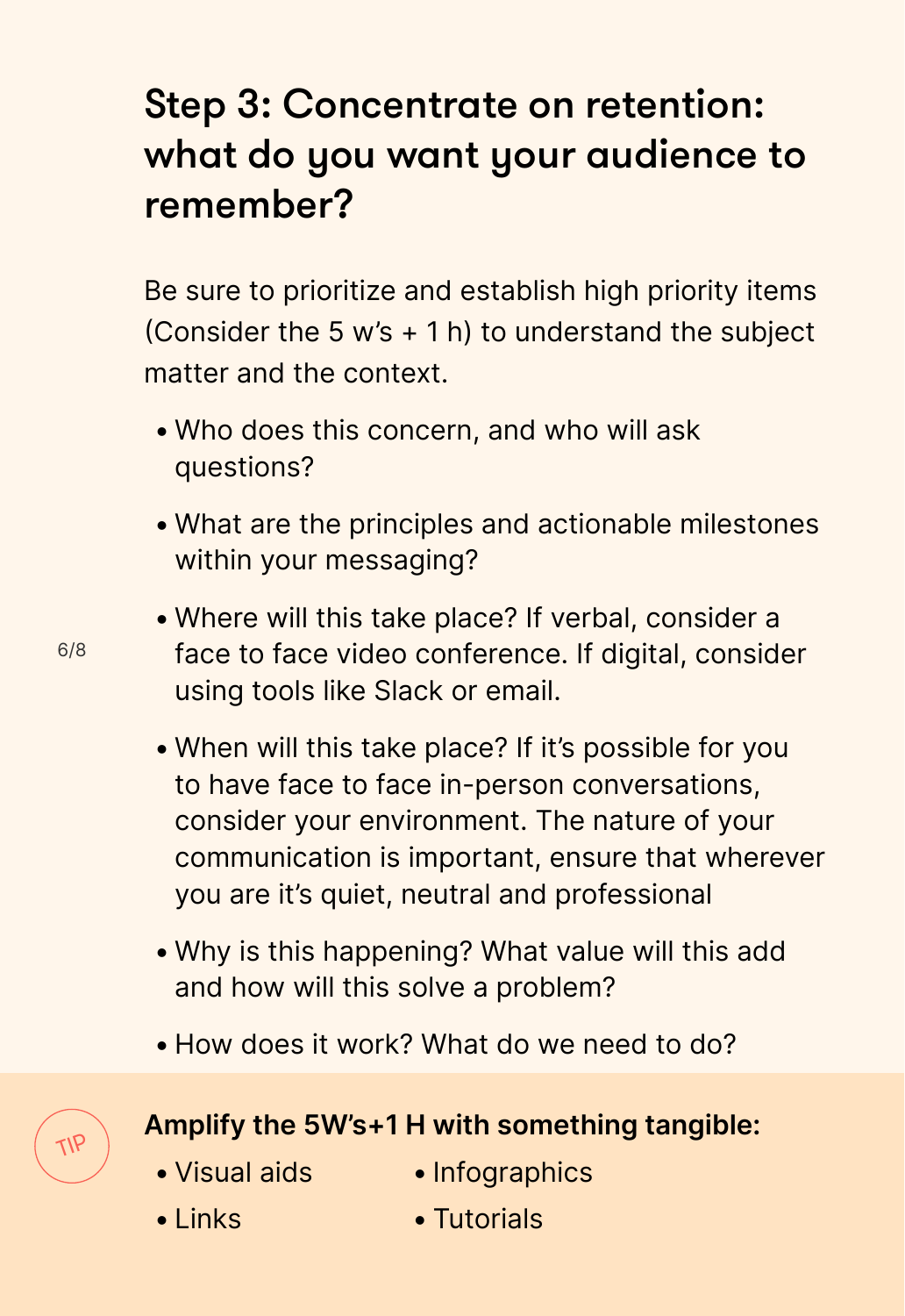## Step 4: Bring your information to life with actionable points

- In a presentation, be sure content is diversified (one pager, infographic, video, etc) to keep the attention of your audience
- Prioritize existing communication channels (Slack, Teams, Confluence, etc)
- Establish a cadence of reminders and touchbases in order to keep your communication alive and track progress



## **BONUS Bonus communication best practices:**

It's all about timing. In order for important messages to be heard, avoid the following:

- Having important conversations or sharing important communication on Monday mornings or Friday afternoons
- During lunch breaks and outside of working hours
- During another important meeting or while other important information is being shared